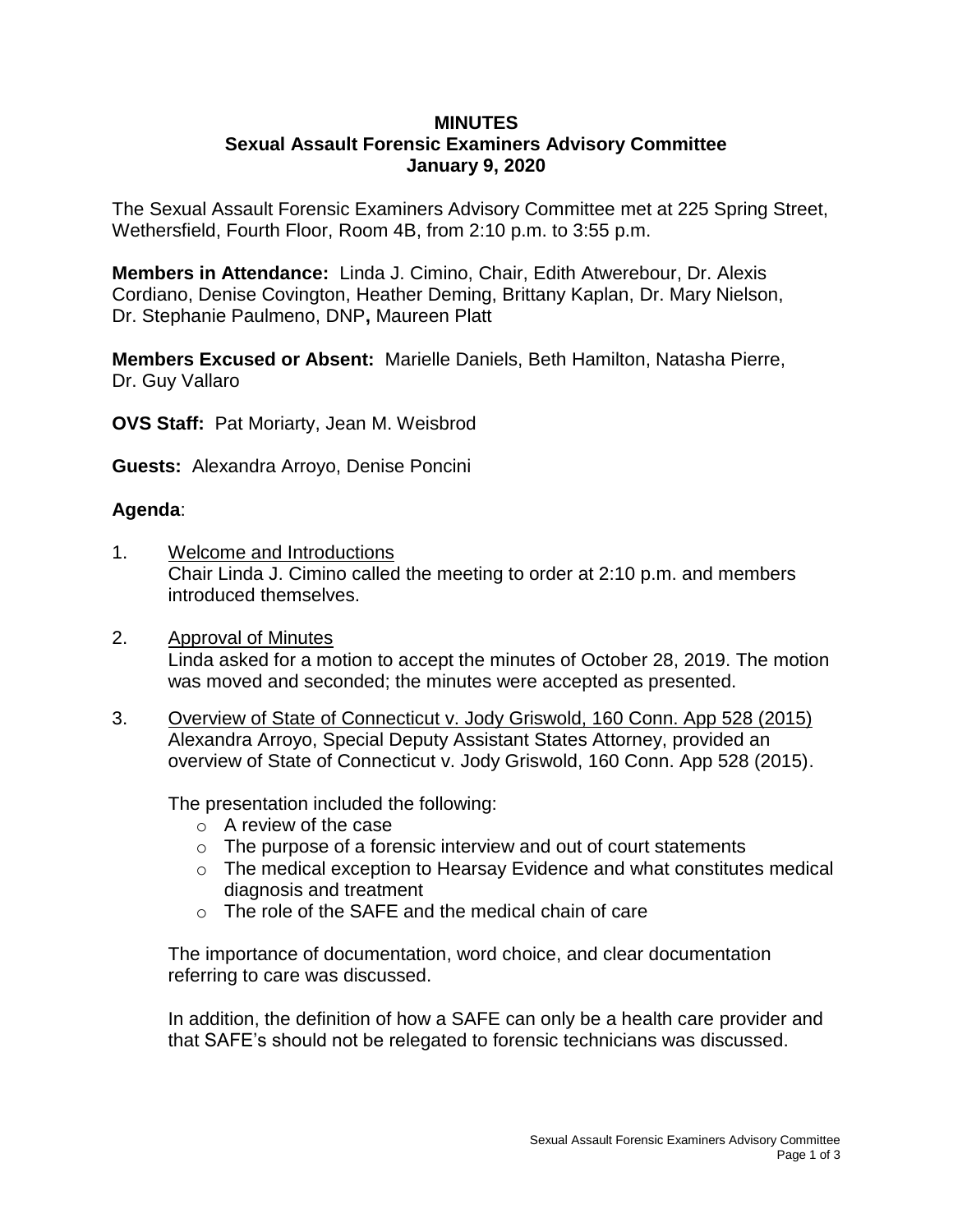4. Discussion of Public Act 19-114 Section 2 Linda read and reviewed Public Act 19-114 Section 2.

Discussion among Committee Members included the following:

- o Whether the SANE-A meets the definition of a SAFE
- o Whether travel nurses can practice as a SANE-A in CT
- o The difference between SAFE and SANE-A
- o Development of a competency day to bring current SANE-A's in compliance with the statute

Linda proposed a motion that SANE-A's complete a one-day competency training that includes the following:

- o General orientation of the Sexual Assault Crisis Service Agencies and other partners
- o State of Connecticut Technical Guidelines for Health Care Response to Victims of Sexual Assault (current edition)
- o CT100B Sexual Assault Evidence Collection Kit and CT400A Toxicology Screen Evidence Collection Kit (current edition)
- o Pertinent State laws

The motion was so moved and approved as presented. Linda reported that this provides compliance with Statue.

5. SAFE Program Updates

Patricia Moriarty, SAFE Program Training Manager, provided an update on the Spring 2020 SAFE Training Program.

Patricia reported:

- o 42 hours Didactic Training will begin on March 23, 2020
- o New speakers planned:
	- Considerations of Adolescent Patients: Judith Moskal-Kanz, APRN, Hartford Public School System
	- **Prosecutor Role: Assistant State's Attorney Kelly Davis, New** Haven Superior Court
	- **Vicarious Trauma: TBD**
	- Medical Legal Photography: Detective Bridget Brosnahan from the New Haven Police Department and adjunct professor for the University of New Haven's Forensic Science BS and Master's Program

Denise Covington, SAFE Program Manager, provided an update on the SAFE Program. Denise reported that Winter is typically a low call volume time. She stated that there have been 16 cases and 12 responses. Denise stated that she will be contacting participating hospitals over the next few months to request training dates – particularly on parameters and eligibility requirements.